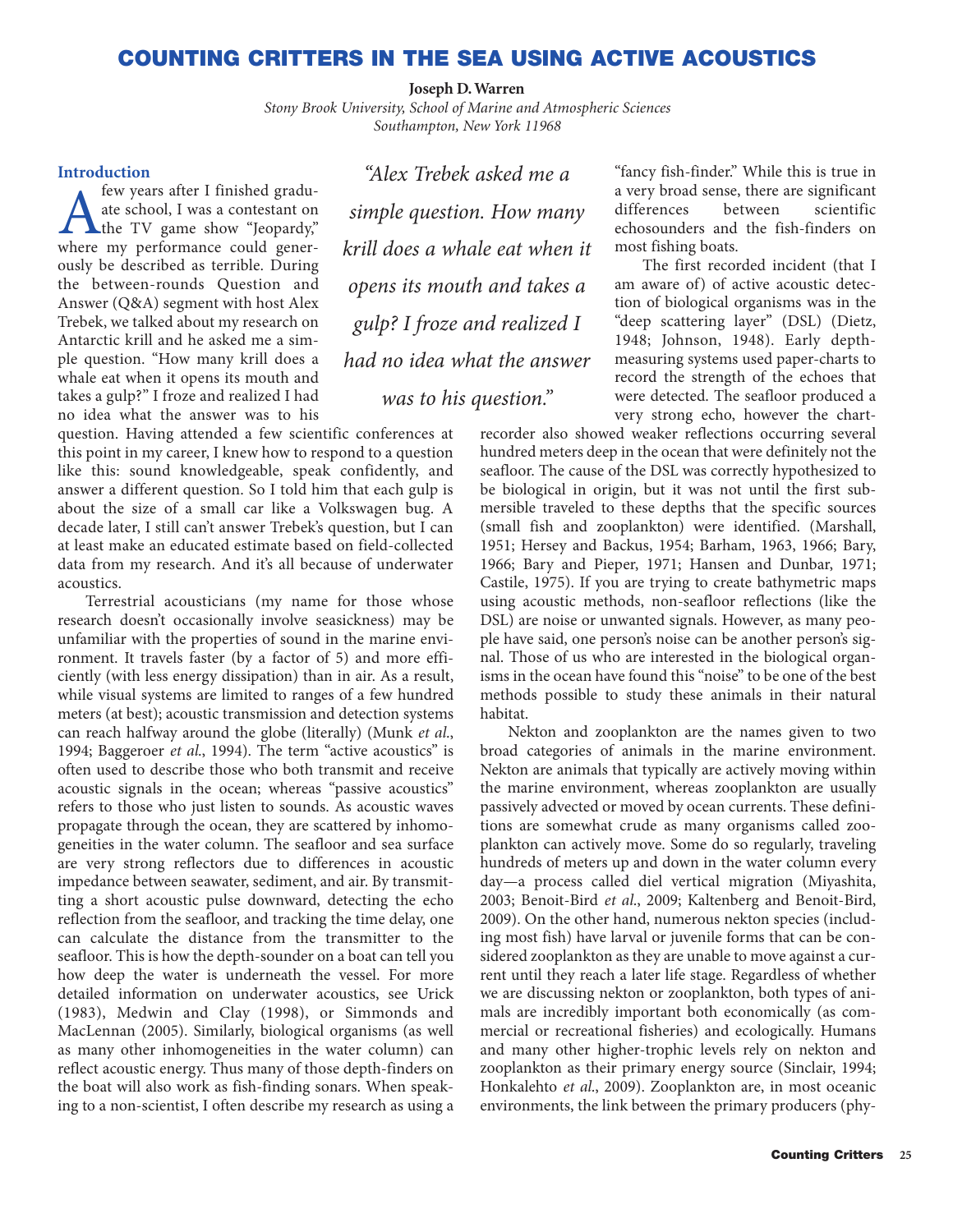toplankton) and the higher levels of the food web (e.g., fish, many marine mammals, seabirds, pinnipeds) (Croll and Tershy, 1998; Lang *et al.*, 2005).

## **Why is counting fish important?**

To properly manage a fishery and sustain fish populations, accurate knowledge of the standing stock is necessary. Historically (and presently in some cases), net tows are conducted to collect fish which are measured (and their gender identified) to produce year-class (or cohort) data. By conducting multiple tows at multiple sites and times, fishery scientists can estimate how many adult and juvenile fish are present in an ecosystem and predict how many will be there over the next few years. Similarly, net tows are also used to measure the abundance and distribution of zooplankton species in many areas. In some cases, zooplankton are commercially fished; whereas in other areas, ecologists are interested in knowing how many and what kind of animals are present to study and model the marine ecosystem.

One limitation of using net or trawl collected data is that most marine ecosystems are very large (100s–10,000s) of km2 and nets sample a very, very small fraction of that environment. The smaller the area that is surveyed, the more uncertainty there will be in estimates of fish abundance and distribution. Since most marine ecosystems are already a very difficult place to accurately sample due to their size and dynamic nature, sampling systems that can increase the volume of water surveyed to produce population estimates are needed. Optical systems, such as underwater cameras, are also used to survey fish and zooplankton stocks; however, they suffer from the same limitations as net sampling in that the volume surveyed by these methods is very small compared to the overall ecosystem (Benfield *et al.*, 1996).

Active acoustic methods allow scientists to sample a much larger volume of water than either net or optical methods. In a few seconds, a typical scientific echosounder can collect data from a volume of water that is comparable to typical net tows ( $\sim 1000$  m<sup>3</sup>). In addition, the acoustic data has a very fine vertical resolution of approximately a meter or smaller. If acoustic echosounders are used during a shipbased survey, they allow for continuous measurements of the scattering below the vessel. How deep the acoustic systems "hear" is dependent on their frequency but most systems used for surveys cover at least several hundred meters in depth. These systems "ping" every few seconds so the horizontal resolution of these data is on the order of 1–10s of meters depending on ship speed. These fishery systems have even been used in non-fishery survey situations where the increased sampling abilities provided information regarding the Gulf of Mexico Deepwater Horizon Oil spill (Weber *et al.*, 2011).

While these are substantial advantages compared to other ways of measuring marine life, acoustic systems have a major disadvantage best summarized by the quote on a tee shirt from a bioacoustics course I took in graduate school. "We only measure voltage and time."

Converting voltage (pressure) and time information into something that is biologically-meaningful (such as an estimate of fish abundance for the survey area) can be incredibly difficult and sometimes impossible. So a primary challenge in our field is to transform the acoustic information to biological data. The errors and uncertainties in this conversion process are dependent on many things: the acoustic systems used, the survey methods, and the number, behavior, fitness; and type of fish, zooplankton, or other scatterers that are present.

# **The inverse problem**

This conversion process is called the "inverse problem" and is best explained using a simple example. Acoustic surveys collect volume backscatter strength  $(S_v)$  data which is a measure of how much acoustic energy was scattered back to the transmitter on the ship in a volume of water. If we assume that all the scatterers in this volume of water are identical and the target strength (TS) of a single organism is known, we can use the difference to calculate the number (N) of these targets that are in the volume of water. For a more detailed explanation of this see: Beamish, 1971; Foote and Stanton, 2000; or Warren and Wiebe, 2008.

If a scientific echosounder is properly calibrated (Foote *et al.*, 1987), accurate volume backscatter data can be collected. The target strength value of a scatterer can be measured (either in situ or in a laboratory), predicted using physicsbased scattering models (Anderson, 1950; Stanton *et al.*, 1993; Stanton *et al.*, 1998b; Stanton and Chu, 2000; Demer and Conti, 2005; Conti and Demer, 2006), or found in the literature (Amakasu and Furusawa, 2006; Benoit-Bird *et al*., 2008). If these two values are known, then numerical density (# of animals per volume) can be calculated. Unfortunately, there are often numerous complications that occur which transform this simple equation into a much more complex equation. If multiple types of scatterers such as different species or size classes, non-biological scatterers such as bubbles, suspended sediments, or turbulence (Woods, 1977; Stanton *et al.*, 1994b) are present in a given volume, then there are multiple contributors to the measured scattering and the equation no longer has a unique solution (i.e., you can't determine if the measured scattering is due to a single strong scatterer or multiple weaker scatterers) (Stepnowski and Moszynski, 2000).

There are several ways this equation can be constrained. Ground-truthing of acoustic data via net, video, or literature data is a necessity and can determine what potential scattering types and size classes are present in the region (Sameoto *et al.*, 1993; Greene *et al.*, 1998; Kasatkina *et al.*, 2004; Wiebe *et al.*, 1996; Wiebe *et al.*, 1997; Ressler *et al.*, 2012). Physical oceanographic data can also be used to determine if some non-biological sources are important and need to be considered (Goodman, 1990; Seim, 1999; Seim *et al.*, 1995). The "forward problem" uses ground-truthing data to provide information on the number and type of scatterers present which are combined with target strength models to produce an estimate of expected acoustic scattering. If there is good agreement with the expected and measured backscatter data, then the solutions to the inverse problem are likely to be more accurate. However this assumes that there are not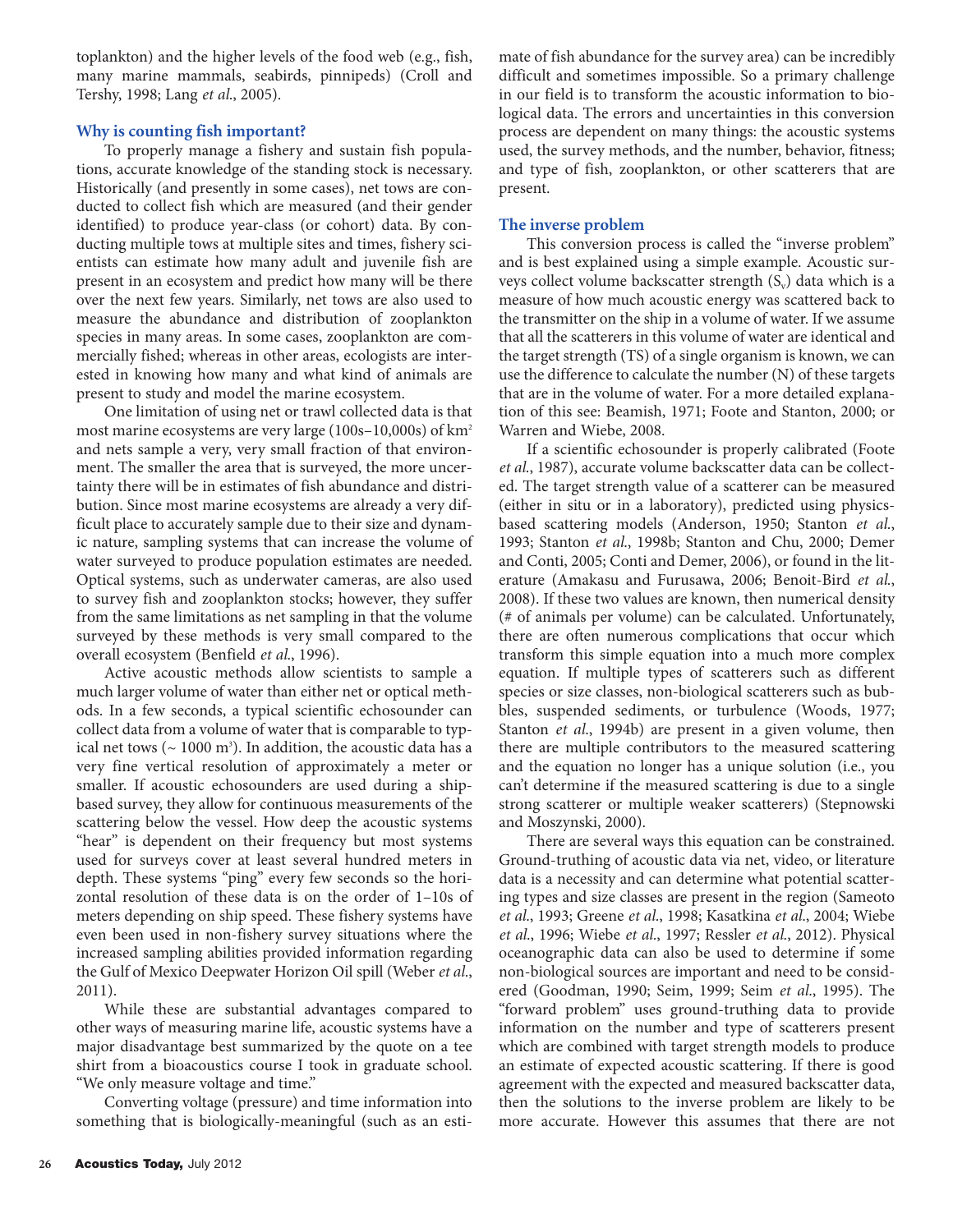major differences in the marine environment between the locations where the forward and inverse problems are used (Warren and Wiebe, 2008).

Many of these complications and difficulties are beyond our control as scientists. The ocean is a dynamic environment; nekton and zooplankton occur in patches so their abundances can vary over several orders of magnitude over very short time and space scales (minutes, 10s of meters); using ship-based platforms makes it difficult to make synoptic measurements (unlike satellites); and there are many factors which can affect the target strength of a particular species (size, orientation, health/fitness). So uncertainties in acoustic estimates can be quite large. However despite these issues, inversion of acoustic data for biological information is done accurately over both large and small scales throughout the world. Many fisheries throughout the world use acoustic methods accompanied by net and trawl sampling to produce a stock assessment for management purposes including several of the largest in terms of landings such as pollock, hake, herring, sardine, and anchovy. Historically, there have been technological reasons (as opposed to our general ignorance about how the natural world works) that limited our ability to accurately measure these systems; however that is changing.

## **Mo' beams; mo' bandwidth; mo' data**

Traditional fishery echosounders operate at a single acoustic frequency between 10 and 200 kHz with narrow bandwidth (< 10%) and beamwidths between 7 deg and 30 deg, and are hull-mounted pointing downward. Thus as ship moves around, data are collected in a cone beneath the ship producing a ribbon-like plot of acoustic backscatter (Fig. 1). Many fishery survey vessels travel  $\sim$  10 kts so covering a large habitat area will take several weeks or months at sea and produces transect lines that are widely spaced often several km apart. While a great improvement in terms of spatial and temporal coverage relative to other sampling systems, these surveys still cover a relatively small volume of the marine habitat. When a fish school is measured by a traditional echosounder, we know the vertical dimension (height) of the school along the ship's path; however we do not have any information as to the cross-track dimension of the school. One can make assumptions as to whether fish schools are isotropic or not, but our picture of the size of a fish school is incomplete.

Multibeam acoustic systems, originally developed for high-resolution bathymetric mapping, have changed our data collection from being a 2-D system (depth, distance along the ship's path) to a 3-D system (depth, along- and cross-path distance) greatly increasing the volume covered in an acoustic survey (McGehee and Jaffe, 1996; Jaffe, 1999). Unlike traditional echosounders, multibeam systems provide cross-track information as to fish school dimensions and in some cases entire fish or zooplankton schools can be ensonified. (Weber *et al.*, 2009; Cox *et al.*, 2009; Cox *et al.*, 2010). Studies have even been able to show feeding interactions between groups of airbreathing predators whose lungs scatter significant amounts of energy and schools of their prey (Benoit-Bird and Au, 2009; Benoit-Bird, 2009b). Many countries that regularly conduct fishery surveys are equipping their fleets with these systems, along with the traditional echosounders, to take advantage of the increase in sampling volume. However, there are some new problems that have arisen with these systems. Calibration of a multibeam system can be challenging (Foote *et al.*, 2005) and some animals will scatter sound differently depending on their orientation relative to the acoustic transducer. Two identical scatterers (size, species, orientation) may have different target strengths depending on whether they are ensonified by a beam directly above them or from a beam off to their side (Roberts and Jaffe, 2008).

Shifting from using a single frequency to multiple frequencies of sound to survey the ocean is analogous to viewing a picture in black and white and then adding additional colors to the image (Gareth Lawson was the first person I



*Fig. 1. A 200 kHz echogram recorded in the coastal waters of Alaska showing a school of Pacific herring. Colors represent strong (brown and red) and weak (blue and green) scattering regions with white representing scattering below an arbitrary threshold. The ribbon-plot is made up of thousands of echosounder "pings" which measure the backscatter in the water column beneath the boat. The strong red and brown layer at approximately 50 m depth is the seafloor. As our vessel moved we appear to have gone over a herring school (likely a single school given that the area shown is roughly 100 m by 150 m, although it is possible that they were distinct schools).*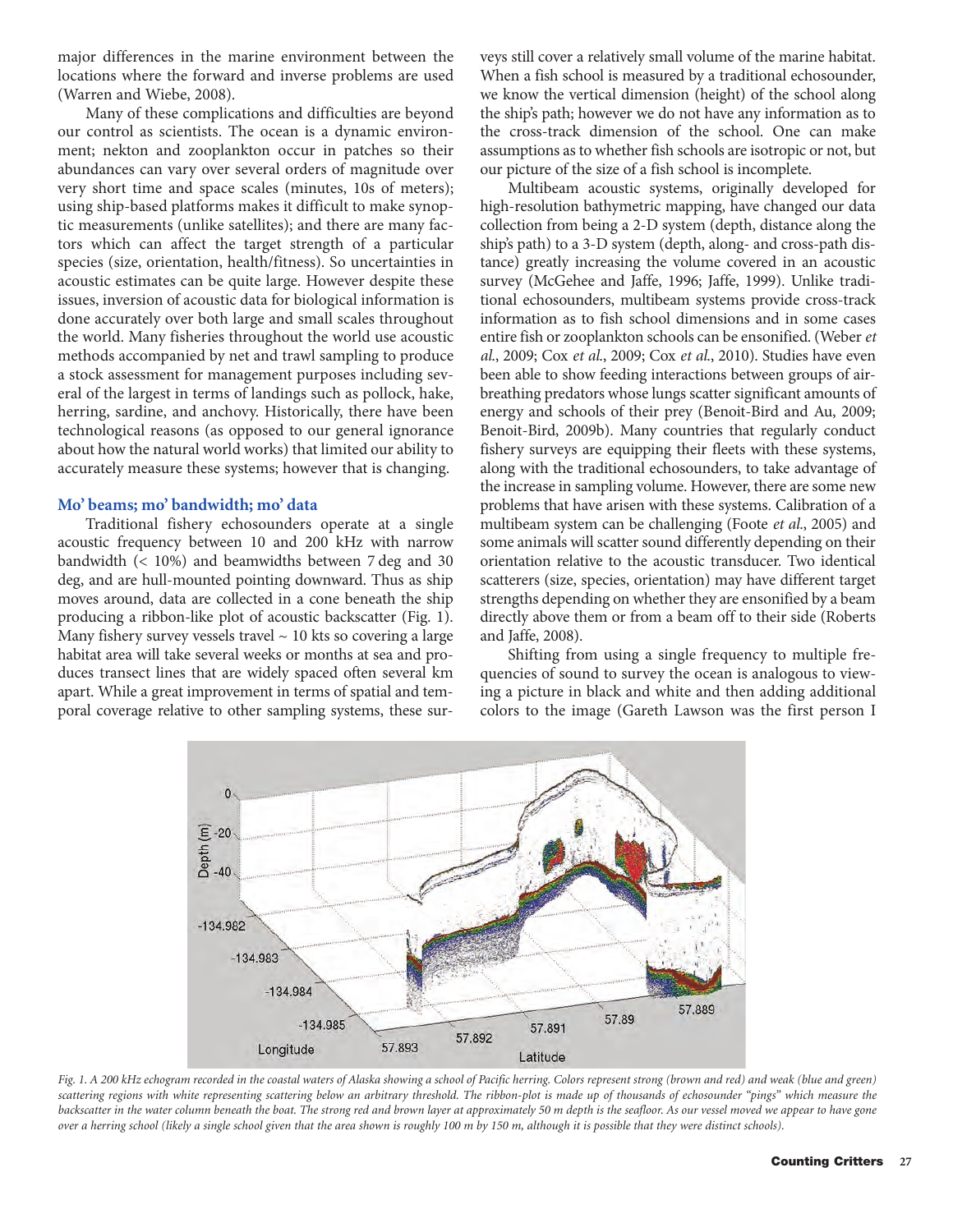heard use this great analogy). Animals in the ocean (depending on their anatomy, composition, and physiology) scatter sound with different efficiencies at different frequencies (Chu *et al.*, 1992; Horne and Jech, 1999; Benoit-Bird, 2009a;). Using different acoustic frequencies provides us with the ability to identify and discriminate between different sizes such as year classes of a long-lived species or different types, and in some cases even species, of nekton and zooplankton. In general, with more frequencies one has a greater ability to identify and discriminate different scatterers (Holliday, 1977; Foote and Stanton, 2000).

Discrete broadband systems have been around for decades (Napp *et al.*, 1993; Holliday and Pieper, 1995; Holliday *et al.*, 1989; Au and Benoit-Bird, 2008;) using multiple single-frequency or narrowband transducers to span several decades in frequency. The use of multiple acoustic frequencies with ground truthing have allowed scientists to use acoustic backscatter data to identify and discriminate scattering from multiple size classes (Greenlaw, 1979; Kristensen and Dalen, 1986; Warren *et al.*, 2003) or types of scatterers (Pieper *et al.*, 1990; Martin *et al.*, 1996) and even scattering from biological and physical sources (Warren *et al.*, 2003). A thorough review of acoustic species identification is provided by Horne (2000). Recently however, we have begun to see the development of new systems that allow broadband data to be collected and studied providing insights into predator foraging (Stanton *et al.*, 2010; Lavery *et al.*, 2010). As these technologies continue to develop, the data collected during acoustic studies will continue to increase our ability to interpret acoustic backscatter data.

Sampling platforms for the assessment of fish and zooplankton have traditionally been ship-based allowing scientists to cover large areas over the course of several weeks, but limiting the temporal duration of these studies. The development of autonomous underwater vehicles (AUV) and Glider-based samplers allows scientists to cover much larger areas although there are power and engineering constraints which will limit the number and types of frequencies of echosounders used in these systems (Brierley *et al.,* 1998). Observatory and moored systems while limited in spatial coverage can provide unique insights into daily, seasonal, or annual changes in the ecosystem that cannot always be observed during shorter-term surveys occurring once a year. A very different application of underwater sound (compared to echosounder surveys) for biological assessment has been the use of the ocean water column as a wave guide with lower frequency sources and receiver arrays. These large-scale experiments cover 100s of square kms which can ensonify multiple schools of fish nearly instantaneously (Makris *et al.*, 2006).

At the other spatial scale extreme, some scientists like myself have become interested in ecological interactions between nekton and zooplankton and their predators which occur at very small space  $(10-100 \text{ m}^2)$  and time scales (seconds to minutes) (Warren *et al.*, 2009; Hazen *et al.*, 2011). If answering the very simple question "How many krill does a whale swallow at a time?" can't be answered currently without very large uncertainties, the calculated estimate may not useful for ecological studies. Collecting co-located (in both

time and space) data on marine predators and their prey is challenging (and in some cases involves being very close to very large animals in boats that are substantially smaller than the predators). Baleen whale and odontocetes can be tracked underwater using instrumented tags. Concurrent measurements of these animals' prey from nearby vessels can provide insights into predator behavior and prey availability (Hazen *et al.*, 2009; Parks *et al.*, 2011).

These engineering advances have greatly increased our ability to collect vast amounts of data covering greater volumes of water and acoustic bandwidths. Thus our volume backscatter measurements cover more regions and provide more information about the scatterers in the water column. However, to convert the acoustic data into biological information, there are still many unknowns on the biological side of things when we try to predict how much sound specific organisms will scatter in the ocean.

## **One fish, two fish, big fish, tilted fish**

If all fish were identical biologically (e.g., their size, shape, internal organs, etc.) and their position and orientation in the water column were constant, acousticians would have a much easier time counting them in the ocean. Fortunately (particularly if you enjoy eating seafood), fish and other animals in the ocean are very diverse spanning many different types and sizes (and tastes).

Animal size has one of the strongest impacts on the amount of acoustic energy they scatter. Specifically the ratio of the acoustic wavelength to the size of the scatterer determines whether the scattering follows Rayleigh or geometric scattering theory (Greenlaw, 1977; Holliday, 1977). In the Rayleigh regime (where scatterers are much smaller than a wavelength), scattering is primarily a function of animal size, with larger animals scattering more energy than smaller ones. However in the geometric regime (where the acoustic wavelength is much smaller than the scatterer), there are strong frequency dependencies on the scattered energy and animal characteristics like shape and orientation play an important role. In general, lower frequencies allow scientists to look deeper into the water column, but often limit the minimum size of scatterer that can be observed. But there are other factors that need to be considered. Two fish of similar size can have different scattering efficiencies depending on their taxonomic identity. Many fish (but not all) have a swim bladder. These are gas-filled organs that help animals regulate their buoyancy and position in the water column. Acoustically, these organs are extremely strong scatterers (often more important than the rest of the animal) of sound due to the acoustic impedance difference between seawater and the gas-filled bladder. Some species of fish can control or adjust the volume of gas in their bladder while others cannot. Thus, a fish that changes depth may adjust its swimbladder volume accordingly which can cause a shift in its scattering spectra.

In a very simplistic sense, acoustic scattering from fish and zooplankton could be divided into two approaches. For animals with a swim-bladder or an elastic-shell, the scattering from the animal can be described by modeling the scattering from the structure which typically dominates the backscatter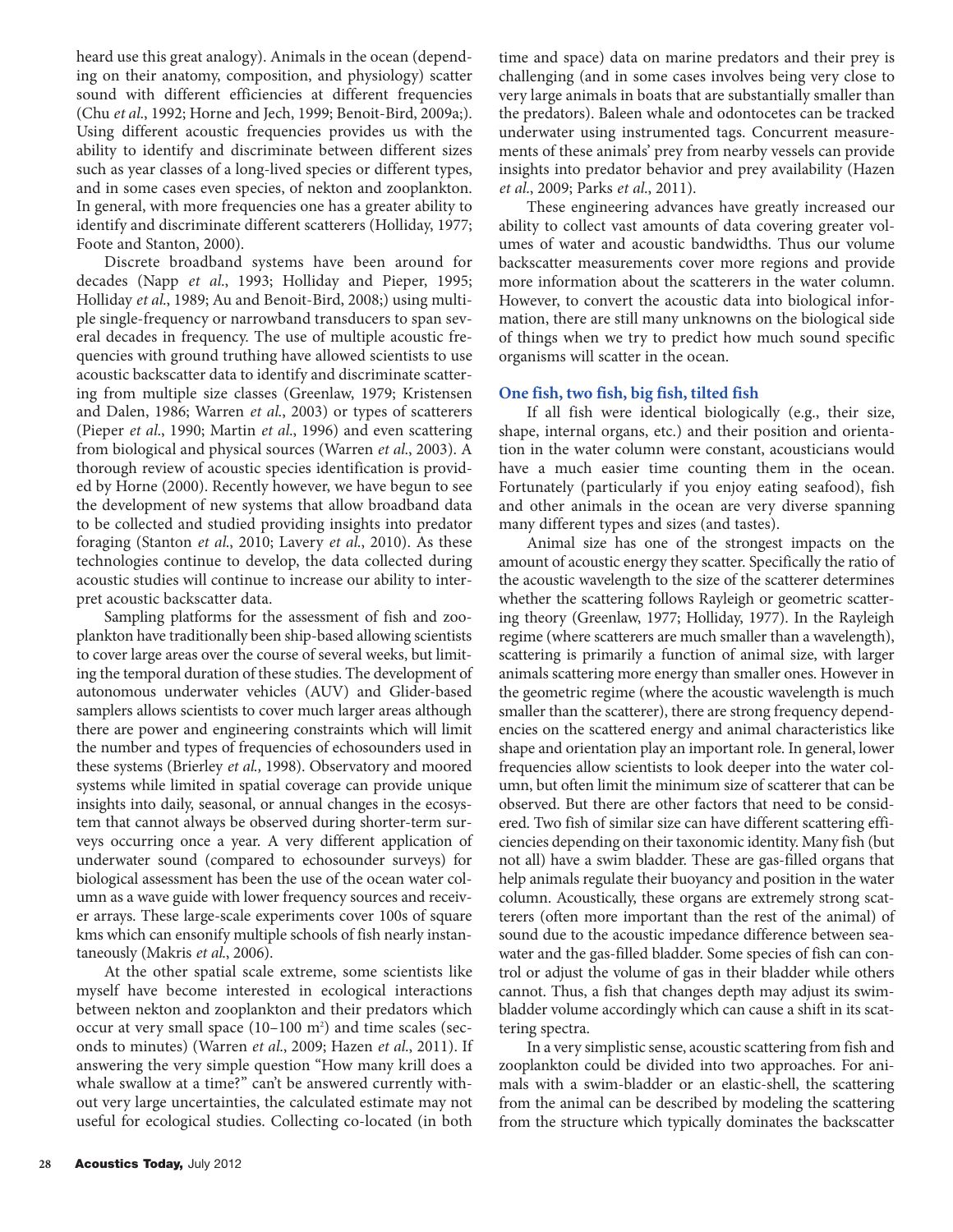

*Fig. 2. A photo album of just a few types of zooplankton from the Bering Sea including: euphausiid (a), copepod (b), gastropod (c), larval pollock (d), two types of amphipods (e, f), crab zoea (g), jellyfish (h), and a siphonophore (i). The ruler shown in a-g is in cm whereas the jellyfish and siphonophore are approximately 20 and 3 cm in diameter respectively.*

from the animal. For other fish and zooplankton, the scattering from the animal can be modeled as a fluid-like object where the animal is represented by a geometric shape containing a fluid with different acoustic impedance than the surrounding seawater (Stanton, 1998; Stanton, 1990). Many of these models are not perfect as they have a uniform composition within the body volume which we know is not true since muscle, bone, and other organs and tissues are different. Simple geometric shapes (e.g., spheres and spheroids) of these structures produce the simplest mathematical scattering models. However, these shapes may not accurately represent the actual scatterer shape. Thus a variety of more accurate but complex shapes have been used ranging from cylinders (Chu *et al.*, 1993; Stanton *et al.*, 1998c) to high-resolution (mm) computerized tomographic measurements (Lavery *et al.*, 2002). Much work has been done recently in detailed adjustments to many of these scattering models (Demer and Conti, 2003a,b). Despite these approximations, these models have been tested with measurements from animals (Gorska *et al.*, 2005; Ianelli *et al.*, 2009; ) and have been found to be accurate enough for use in stock assessment purposes.

Although fish can be considered a diverse group of animals with different body shapes, sizes, and composition; they appear to be relatively uniform when compared to the diversity of the zooplankton. The groups represented with the word zooplankton represent many different phyla, ranging from crustaceans to mollusks to cnidarians to fish (Fig. 2). If you exclude the microzooplankton and only include mesozooplankton (those you can see without a microscope), their size ranges over four orders of magnitude from small mmlong copepods to siphonophores which can be 10 m in length. In addition to the size differences within this group,

there are a large variety of body morphologies from fish larvae to crustaceans (the most abundant zooplankton group) to snails with and without shells to the gelatinous organisms which may or may not contain a gas-inclusion. Siphonophores are a particularly fascinating zooplankton (Biggs, 1977; Rogers *et al.*, 1978; Gould, 1984; Mackie *et al.*, 1987;). These are gelatinous zooplankton related to coral polyps which are often described as jellyfish, but they are morphologically and phylogenetically distinct from the more common moon jellies, ctenophores, or blobs of goo you may see washed up on the beach. These animals have a structure called a pneumatophore which contains a small volume (often spherical with a diameter of a few mm) of gas (Pickwell *et al.*, 1964 ). Like fish, siphonophores use this body part to control their position in the water column (Warren *et al.*, 2001). Several of these animals, specifically pteropods containing a calcium carbonate snail-like shell and the aforementioned siphonophores, can be very strong acoustic scatterers (Stanton *et al.*, 1998a). So strong that the scattering from a single pteropod or siphonophore can be equivalent to that from tens of thousands of crustacean (fluid-like) zooplankton (Stanton *et al.*, 1994a; Stanton *et al.*, 1998c).

So to make sense of acoustic survey data, one must have a good handle on the types of animals that lie beneath the surface. Using ground truthing data such as net or video tows, one can calculate the relative abundance of the various scatterer types and by applying theoretical scattering models, one can estimate how much of each taxa would contribute to the total backscatter that the survey measures (Warren and Wiebe, 2008). Ideally one size or type of animal would dominate the scattering in a region. And in that case, it is fairly straightforward to estimate biological information from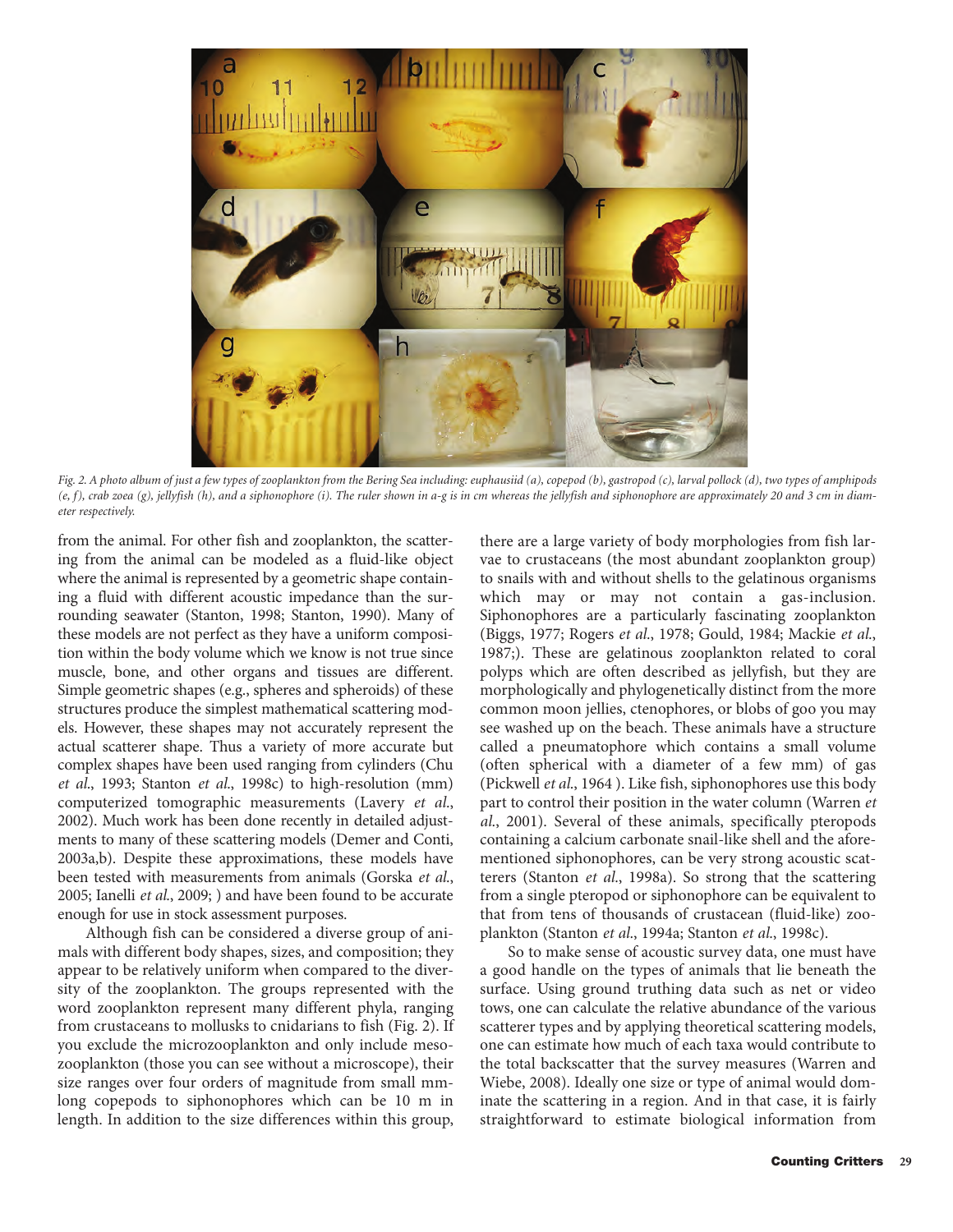

*Fig 3. Time to go fishing as a National Marine Fisheries Service vessel deploys a net trawl to capture fish as part of an acoustic and trawl stock assessment survey in the Bering Sea.*



*Fig. 4. What comes up in the net are Alaskan pollock which may not look familiar to you, but you've likely eaten it as fish sticks, fish sandwiches, or imitation crabmeat. Despite its small size relative to other commercially fished species such as halibut, salmon, or cod, more pounds of pollock are landed in the United States every year than any other fish species.*

acoustic data. Antarctic krill surveys have been conducted acoustically for several decades by several nations (Reiss *et al.*, 2008; Kasatkina *et al.*, 2004). Krill dominate the ecosystem in terms of scatterer biomass in many locations in Antarctica and elsewhere, and they can be discriminated from larger fish scatterers by measuring the difference in scattered energy at two or more acoustic frequencies (David *et al.*, 1999; Miyashita and Aoki, 1999; Lawson *et al.*, 2006, 2008; De Robertis *et al.*, 2010). However, many other regions in the world have multiple types or sizes of animals that are contributing to the overall scattering signal which makes this process much more difficult, or in some cases impossible.

Differences in animal behavior which might seem insignificant to a biologist can be very important to an acoustician. The

angle (or tilt) of a scatterer can cause very large differences in scattered energy at frequencies in the geometric scattering regime (McGehee *et al.*, 1998; Warren *et al.*, 2002). Surprisingly we know very little about how fish and zooplankton orient themselves in the water column, and how their orientations vary during regular behaviors such as vertical migration, schooling, dispersion, predator avoidance, feeding, or reproduction. In practice, assumptions must be made about the orientation distributions of these organisms which are very rarely species and site specific due to a paucity of information about these animal characteristics and the difficulty in making these measurements. Optical sampling methods can provide this information (Davis *et al.*, 1992; Endo, 1993; Benfield *et al.*, 2000) so combining them with acoustical sampling systems is a productive method (Sameoto, 1980;

Miyashita *et al.*, 1996; Wiebe *et al.*, 2002).

Other important parameters needed to properly model the scattering from fish and zooplankton are the material properties of the organism. These values describe the acoustic impedance of the organism and how it differs from the surrounding seawater, which has a very large impact on the amount of energy these animals scatter. The importance of these properties has been known from the very early stages of acoustic modeling (Smith, 1954; Greenlaw and Johnson, 1982), however most studies do not make these measurements, as they can be time-consuming and occasionally difficult to make at sea. In practice, scientists (including myself) use material property values from the literature which may be based on different species or groups of animals in a different part of the world. One of the most frequently-cited studies is Foote (1990) which described the material properties of Antarctic krill. The values from this study have been applied by other scientists to model the scattering from animals ranging from gelatinous zooplankton to almost every type of crustacean in habitats ranging all over the world. Again the paucity of information about these parameters is a severe limitation in accurately describing the scattering from zooplankton as very small differences in these values (a few percent or less) can cause order of magnitude differences in the scattered energy (Chu and Wiebe, 2005). Recently, several research groups (including my own) have been making more measurements of this type on many different types of animals including: coastal crustacean (Forman and Warren, 2010) and gelatinous zooplankton (Warren and Smith, 2007), larval fish (Chu *et al.*, 2000), Antarctic krill (Chu and Wiebe, 2005 done in situ!) and salps (Wiebe *et al.*, 2010), and several types of zooplankton from the Bering Sea (Køgeler *et al.*, 1987; Smith *et al.*, 2010).

An interesting discovery of our work in the Bering Sea was that we did not observe differences in material properties (or target strength) for the three different species of krill that we captured and studied. What did cause a difference in the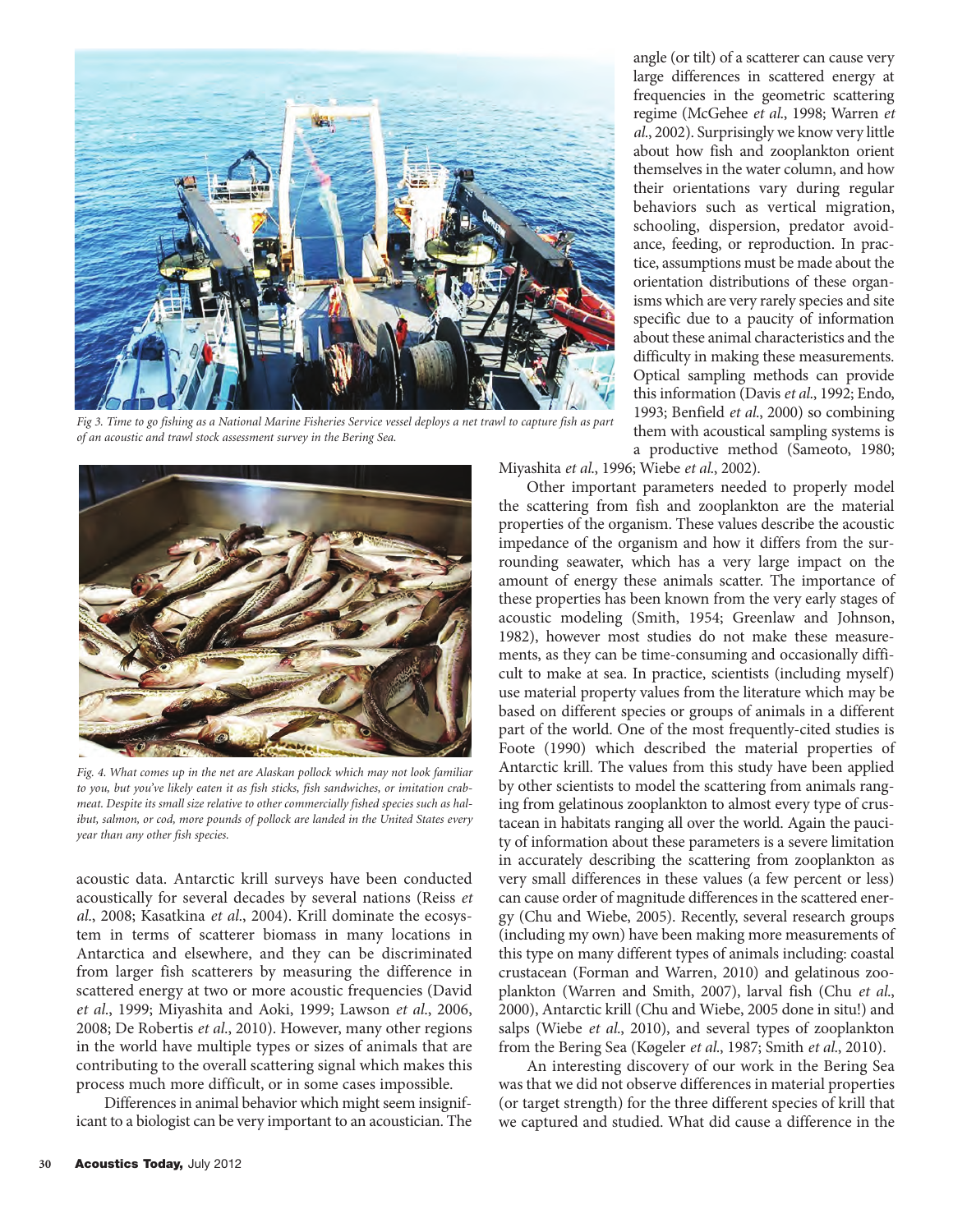animal's material properties was where they were caught. We believe this is the result of differences in food (phytoplankton) abundance for the krill and that well-fed animals (presumably with larger lipid reserves) differed physically from krill in regions with less food. The differences that we measured in these animals are important when trying to interpret acoustic survey data. Colleagues at the National Marine Fisheries Service who conduct acoustic surveys to measure pollock (the largest US fishery in terms of landing biomass) stocks in the Bering Sea (Figs. 3 and 4) have also used the acoustic survey data to develop a measure of euphausiid biomass in this region (Ressler *et al.*, 2012). The krill biomass estimate is very important in understanding the ecosystem dynamics of this region as pollock's preferred prey are euphausiids. The results from our work (Smith *et al.*, 2010) showed that regional differences in the euphausiid's physical state (and thus their acoustic scattering efficiency) would lead to a doubling (or halving) of the krill biomass estimate. The results of this study are currently being applied to acoustic data collected at a mooring site in the Bering Sea which may allow us to monitor seasonal differences in the zooplankton and fish components of the ecosystem over annual cycles which may provide opportunities to examine how climate change (and the changes in sea ice in this region) will affect the fish and zooplankton.

#### **The future?**

In many marine systems, the ability to use acoustics to remotely monitor over long time periods and identify key components of the ecosystem is a distant goal. However in some locations, at certain times, and under certain conditions, acoustic techniques provide a remarkable ability to collect information about the fish and zooplankton in the ocean that cannot be collected in any other way. The spatial and temporal resolution of acoustic systems combined with the ability to ensonify large volumes of water rapidly allows acoustic data to provide insights into different aspects of marine ecology in addition to just producing abundance and distribution data for different species of animals. Recent advances in technology will increase our capabilities and help us to reduce the uncertainties in our indirect measurements of biology. However, the constant confounding factor will be our lack of knowledge about the biological organisms in their natural state. These data are the key to improving our ability to study marine life using active acoustic systems. A decade later, I think I finally may have an answer for Alex Trebek (several thousand Antarctic krill in a gulp).**AT**

### **References**

- Amakasu, K., and Furusawa, M. (**2006**). "The target strength of Antarctic krill (*Euphausia superba*) measured by the split-beam method in a small tank at 70 kHz," ICES J. Marine Sci. **63**, 36–45.
- Anderson, V. C. (**1950**). "Sound scattering from a fluid sphere," J. Acoust. Soc. Am. **22**, 426–431.
- Au, W. W. L., and Benoit-Bird, K. J. (**2008**). "Broadband backscatter from individual Hawaiian mesopelagic boundary community animals with implications for spinner dolphin foraging," J. Acoust. Soc. Am. **123**, 2884–2894.

Baggeroer, A. B., Sperry, B., Lashkari, K., Chiu, C. S., Miller, J. H.,

Mikhalevsky, P. N., and von Der Heydt, K. (**1994**). "Vertical array receptions of the Heard Island transmissions, " J. Acoust. Soc. Am. **96**, 2395–2413.

- Barham, E. G. (**1963**). "Siphonophores and the deep scattering layer," Science **140**, 826–828.
- Barham, E. G. (**1966**). "Deep scattering layer migration and composition: Observations from a diving saucer," Science **151**, 1399–1403.
- Bary, B. M. (**1966**). "Backscattering at 12 kc/s in relation to biomass and number of zooplankton organisms in Saanich Inlet, British Columbia," Deep-Sea Research I **13**, 655–666.
- Bary, B. M., and Pieper, R. E. (**1971**). *Sonic-scattering studies in Saanich Inlet, British Columbia: A preliminary report*. (Dept. of the Navy, Maury Center for Ocean Science, Report No. MC-005).
- Beamish, P. (**1971**). "Quantitative measurements of acoustic scattering from zooplanktonic organisms," Deep-Sea Research I **18**, 811–822.
- Benfield, M. C., Davis, C. S., Wiebe, P. H., Gallager, S. M., Lough, R. G., and Copley, N. J. (**1996**). "Video plankton recorder estimates of copepod, pteropod and larvacean distributions from a stratied region of Georges Bank with comparative measurements from a MOCNESS sampler," Deep-Sea Research II **43**, 1925–1945.
- Benfield, M. C., Davis, C. S., and Gallager, S. M. (**2000**). "Estimating the in-situ orientation of *Calanus finmarchicus* on Georges Bank using the video plankton recorder," Plankton Biol. and Ecol. **47**, 69–72.
- Benoit-Bird, K. J., Gilly, W. F., Au, W. W. L., and Mate, B. (**2008**). "Controlled and in situ target strengths of the jumbo squid Docidicus gigas and identification of potential acoustic scattering sources," J. Acoust. Soc. Am. **123**, 1318–1328.
- Benoit-Bird, K. J. (**2009a**). "Effects of scattering layer composition, animal size, and numerical density on the frequency response of volume backscatter," ICES J. Marine Sci. **66**, 582–593.
- Benoit-Bird, K. J. (**2009b**). "Dynamic three-dimensional structure of zooplankton thin layers is affected by foraging fish," Marine Ecol. Progress Series **396**, 61–76.
- Benoit-Bird, K. J., and Au, W. W. L. (**2009**). "Cooperative prey herding by a pelagic dolphin, *Stenella longirostris*," J. Acoust. Soc. Am. **125**, 125–137.
- Benoit-Bird, K. J., Au, W. W. L., Wisdom, D. W. (**2009**). "Nocturnal light and lunar cycle effects on diel migration of micronekton," Limnology and Oceanography **54**, 1789–1800.
- Biggs, D. C. (**1977**). "Field studies of fishing, feeding and digestion in Siphonophores," Marine Behaviour and Physiol. **4**, 261–274.
- Brierley, A. S., Brandon, M. A., and Watkins, J. L. (**1998**). "An assessment of the utility of an acoustic Doppler current profiler for biomass estimation," Deep-Sea Research I **45**, 1555–1573.
- Castile, B. D. (**1975**). "Reverberation from plankton at 330 kHz in the western Pacific," J. Acous. Soc. Am. **58**, 972–976.
- Chu, D., Stanton, T. K., and Wiebe, P. H. (**1992**). "Frequency dependence of sound backscattering from live individual zooplankton," ICES J. Marine Sci. **49**, 97–106.
- Chu, D., Foote, K. G., and Stanton, T. K. (**1993**). "Further analysis of target strength measurements of Antarctic krill at 38 and 120 kHz: Comparison with deformed cylinder model and inference of orientation distribution," J. Acoust. Soc. Am. **93**, 2985–2988.
- Chu, D., Wiebe, P. H., and Copley, N. (**2000**). "Inference of material properties of zooplankton from acoustic and resistivity measurements." ICES J. Marine Sci. **57**, 1128–1142.
- Chu, D., and Wiebe, P. H. (**2005**). "Measurements of sound-speed and density contrasts of zooplankton in Antarctic waters," ICES J. Marine Sci. **62**, 818–831.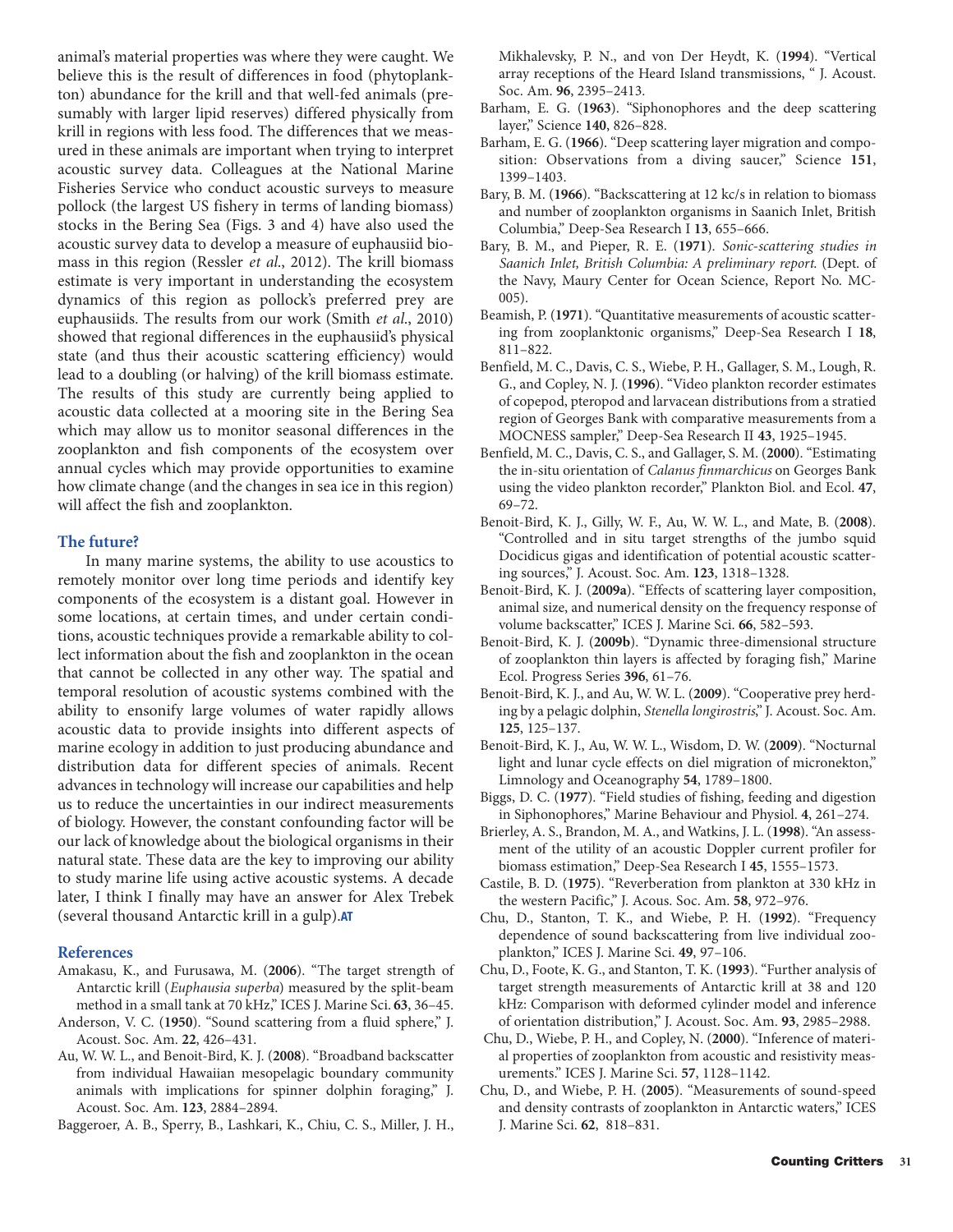- Conti, S.G., and Demer, D. A. (**2006**). "Improved parameterization of the SDWBA for estimating krill target strength," ICES J. Marine Sci. **63**, 928–935.
- Cox, M. J., Demer, D. A., Warren, J. D., Cutter, G. R., and Brierley, A. S. (**2009**). "Multibeam echosounder observations of Antarctic krill (*Euphausia superba*) swarms and interactions between krill and air breathing predators," Marine Ecol. Progress Series **378**, 199–209. doi: 10.3354/meps07795.
- Cox, M. J., Warren, J. D, Demer, D. A., Cutter, G. R., and Brierley, A. S. (**2010**). "Three dimensional observations of Antarctic krill (*Euphausia superba*) swarms using a multi-beam echosounder," Deep-Sea Res. II **57**, 508–518. doi: 10.1016/j.dsr2.2009.10.003.
- Croll, D. A., and Tershy, B. R. (**1998**). "Penguins, fur seals, and fishing: Prey requirements and potential competition in the South Shetland Islands, Antarctica," Polar Biol. **19**, 365–374.
- David, P. M., Guerin-Ancey, O., and Cuyck, J. P. V. (**1999**). "Acoustic discrimination of two zooplankton species (mysid) at 38 and 120 kHz." Deep-Sea Research I **46**, 319–333.
- Davis, C. S., Gallager, S. M., Berman, M. S., Haury, L. R., and Strickler, J. R. (**1992**). "The Video Plankton Recorder (VPR): Design and initial results," Archiv für Hydrobiologie **36**, 67–81.
- Demer, D. A., and Conti, S. G. (**2003a**). "Reconciling theoretical versus empirical target strengths of krill: Effects of phase variability on the distorted-wave Born approximation," ICES J. Marine Sci. **60**, 429–434.
- Demer, D. A., and Conti, S. G. (**2003b**). "Validation of the stochastic distorted-wave Born approximation model with broad bandwidth total target strength measurements of Antarctic krill," ICES J. Marine Sci. **60**, 625–635.
- Demer, D. A., and Conti, S. G. (**2005**). "New target-strength model indicates more krill in the Southern Ocean," ICES J. Marine Sci. **62**, 25–32.
- DeRobertis, A., McKelvey, D. R., and Ressler, P. H. (**2010**). "Development and application of an empirical multifrequency method for backscatter classification," Can. J. Fish. and Aqu. Sci. **67**(9), 1459–1474.
- Dietz, R. S. (**1948**). "Deep scattering layer in the Pacific and Antarctic oceans," J. Marine Res. **7**, 430–442.
- Endo, Y. (**1993**). "Orientation of Antarctic krill in an aquarium," Nippon Suisan Gakkaishi, **59**(3): 465–468.
- Foote, K. G., Knudsen, H. P., Vestnes, G., MacLennan, D. N., and Simmonds, E. J. (**1987**). *Calibration of acoustic instruments for fish density estimates: A practical guide*. ICES Cooperative Res. Report 144.
- Foote, K. G. (**1990**). "Speed of sound in *Euphausia superba*," J. Acoust. Soc. Am. **87**, 1405–1408.
- Foote, K. G., and Stanton, T. K. (**2000**). "Acoustical Methods" (Ch. 6) in ICES *Zooplankton Methodology Manual* edited by R. Harris, P. H. Wiebe, J. Lenz, H. R. Skjoldal, and M. Huntley, (Academic Press, London), pp. 223–258.
- Foote, K. G., Chu, D., Hammar, T. R., Baldwin, K. C., Mayer, L. A., Hufnagle, L. C., Jr., and Jech, J. M. (**2005**). "Protocols for calibrating multibeam sonar," J. Acoust. Soc. Am. **117**(4), 2013–2027.
- Forman, K. A., and Warren, J. D. (**2010**). "Variability in the density and sound-speed of coastal zooplankton and nekton," ICES J. Marine Sci. **67**(1), 10–18. doi:10.1093/icesjms/fsp217.
- Goodman, L. (**1990**). "Acoustic scattering from ocean microstructure," J. Geophy. Res. **95**, 11557–11573.
- Gorska, N., Ona, E., and Korneliussen, R. (**2005**). "Acoustic backscattering by Atlantic mackerel as being representative of fish that lack a swimbladder. Backscattering by individual fish," ICES J. Marine Sci. **62**, 984–995.
- Gould, S. J. (**1984**). "A most ingenious paradox," Natural History **12**, 20–30.
- Greene, C. H., Wiebe, P. H., Pershing, A. J., Gal, G., Popp, J. M., Copley, N. J., Austin, T. C., Bradley, A. M., Goldsborough, R. G., Dawson, J., Hendershott, R., and Kaartvedt, S. (**1998**). "Assessing the distribution and abundance of zooplankton: A comparison of acoustic and net-sampling methods with D-BAD MOC-NESS," Deep-Sea Research II **45**, 1219–1237.
- Greenlaw, C. F. (**1977**). "Backscattering spectra of preserved zooplankton," J. Acoust. Soc. Am. **62**, 44–52.
- Greenlaw, C. F. (**1979**). "Acoustical estimation of zooplankton populations," Limnology and Oceanography **24**, 226–242.
- Greenlaw, C. F., and Johnson, R. K. (**1982**). "Physical and acoustical properties of zooplankton," J. Acoust. Soc. Am. **72**(6), 1706–1710.
- Hansen, W. J., and Dunbar, M. J. (**1971**). *Biological causes of scattering layers in the Arctic Ocean*. (Dept. of the Navy, Maury Center for Ocean Science, Report No. MC–005).
- Hazen, E. L., Friedlaender, A. S., Thompson, M. A., Ware, C. R., Weinrich, M. T., Halpin, P. N., Wiley, D. N. (**2009**). "Fine-scale prey aggregations and foraging ecology of humpback whales *Megaptera novaeangliae*," Marine Ecol. Program Series **395**, 75–89.
- Hazen, E. L., Nowacek, D. P., St. Laurent, L., Halpin, P. N., Moretti, D. J. (**2011**). "The relationship among oceanography, prey fields, and beaked whale foraging habitat in the Tongue of the Ocean. PLoS ONE **6**(4), e19269. doi:10.1371/journal.pone.0019269.
- Hersey, J. B., and Backus, R. H. (**1954**). "New evidence that migrating gas bubbles, probably the swimbladders of fish, are largely responsible for scattering layers on the continental rise south of New England," Deep-Sea Res. I **1**, 190–191.
- Holliday, D. V. (**1977**). "Extracting Bio-physical Information from the Acoustic Signatures of Marine Organisms" in *Oceanic Sound Scattering Prediction* edited by N. R. Andersen and B. J. Zahuranec, (Plenum Press), pp. 619–624.
- Holliday, D. V., Pieper, R. E., and Kleppel, G. S. (**1989**). "Determination of zooplankton size and distribution with multifrequency acoustic technology," ICES J. Marine Sci. **46**, 52–61.
- Holliday, D. V., and Pieper, R. E. (**1995**). "Bioacoustical oceanography at high frequencies," ICES J . Marine Sci. **52**, 279–296.
- Honkalehto, T., Jones, D., McCarthy, A., McKelvey, D., Guttormsen, M., Williams, K., and Williamson, N. (**2009**). "Results of the Echo Integration-Trawl Survey of Walleye Pollock (*Theragra chalcogramma*) on the U.S. and Russian Bering Sea Shelf in June and July 2008," U.S. Department of Commerce, NOAA Technical Memorandum NMFS-AFSC-194, 56 p. http://www.afsc.noaa.gov/Publications/AFSC-TM/NOAA-TM-AFSC-194.pdf
- Horne, J. K., and Jech, J. M. (**1999**). "Multi-frequency estimates of fish abundance: Constraints of rather high frequencies," ICES J. Marine Sci. **56**(2):184–99. doi:10.1006/jmsc.1998.0432.
- Horne, J. K. (**2000**). "Acoustic approaches to remote species identification: A review," Fisheries Oceanog. **9**(4): 356–371.
- Ianelli, J. N., Barbeaux, S., Honkalehto, T., Kotwicki, S., Aydin, K., and Williamson, N. (**2009**). "Assessment of the walleye pollock stock in the eastern Bering Sea," p. 47–136 in *Stock Assessment* (NPFMC Bering Sea and Aleutian Islands Stock Assessment and Fishery Evaluation (SAFE) document. 605 W. 4th Ave., Anchorage, AK 99501.
- Jaffe, J. S. (**1999**). "Target localization for a three-dimensional multibeam sonar imaging system" J. Acoust. Soc. Am. **105**(6): 3168–3175.
- Johnson, M. W. (**1948**). "Sound as a tool in marine ecology, from data on biological noises and the deep scattering layer," J. Marine Res. **7**, 443–458.
- Kaltenberg, A. M., and Benoit-Bird, K. J. (**2009**). "Diel behavior of sardine and anchovy schools in the California Current System."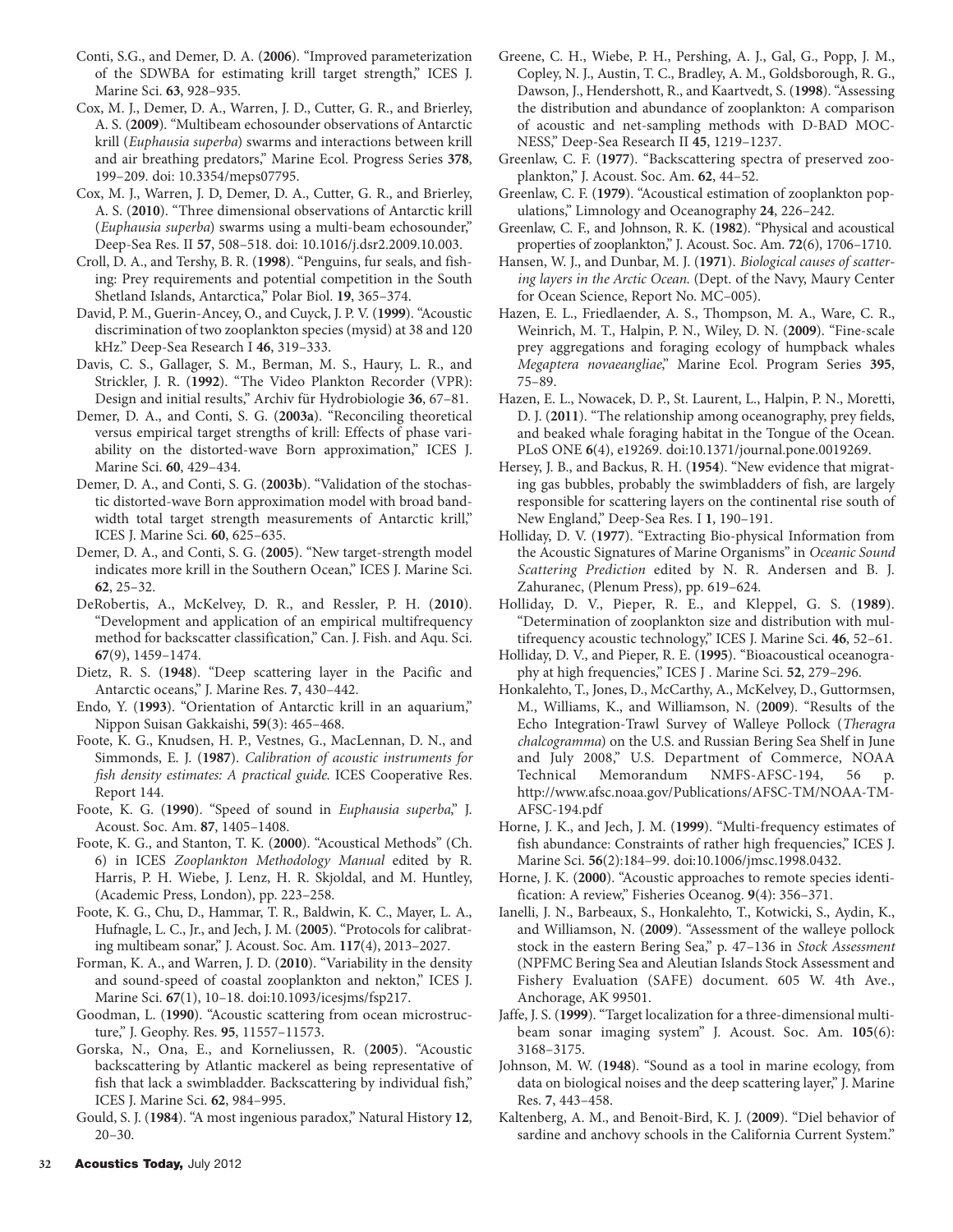Marine Ecol. Progress Series **394**, 247–262.

- Kasatkina, S. M., Gross, C., Emery, J. H., Takao, Y., Litvinov, F. F., Malyshko, A., Shnar, V. N., and Berezhinsky, O. A. (**2004**). "A comparison of net and acoustic estimates of krill density in the Scotia Sea during the CCAMLR 2000 Survey," Deep-Sea Research II, **51**, 1289–1300.
- Køgeler, J. W., Falk-Petersen, S., Kristensen, Å., Pettersen, F., and Dalen, J. (**1987**). "Density- and sound speed contrasts in sub-Arctic zooplankton" Polar Biol. **7**, 231–235.
- Kristensen, A., and Dalen, J. (**1986**). "Acoustic estimation of size distribution and abundance of zooplankton," J. Acoust. Soc, **80**(2), 601–611.
- Lang, G. M., Livingston, P. A., and Dodd, K. A. (**2005**). *Groundfish food habits and predation on commercially important prey species in the eastern Bering Sea from 1997 through 2001*. U.S. Dept. of Commerce, NOAA Tech. Memo. NMFS-AFSC-158, 230p.
- Lavery, A. C., Stanton, T. K., McGehee, D. E., and Chu, D. (**2002**). "Three-dimensional modeling of acoustic backscattering from fluid-like zooplankton," J. Acoust. Soc. Am. **111**(3), 1197–1210.
- Lavery, A. C., Chu, D., and Moum, J. N. (**2010**). "Measurements of acoustic scattering from zooplankton and oceanic microstructure using a broadband echosounder" ICES J. Marine Sci. **67**, 379–394.
- Lawson, G. L., Wiebe, P. H., Ashjian, C. J., Chu, D., and Stanton, T. K. (**2006**). "Improved parameterization of Antarctic krill target strength models," J. Acous. Soc. Am. **119**(1), 232–242.
- Lawson, G. L., Wiebe, P. H., Stanton, T. K., and Ashjian, C. J. (**2008**). "Euphausiid distribution along the Western Antarctic Peninsula—Part A: Development of robust multi-frequency acoustic techniques to identify euphausiid aggregates and quantify euphausiid size, abundance, and biomass," Deep-Sea Res. Part 2. Topical studies in oceanography **55**, 412–431.
- Mackie, G. O., Pugh, P. R., and Purcell, J. E. (**1987**). "Siphonophore biology, " Advances in Marine Biol. **24**, 97–262.
- Makris, N. C., Ratital, P., Symonds, D. T., Jagannathan, S., Lee, S., and Nero, R. W. (**2006**). "Fish population and behavior revealed by instantaneous continental shelf-scale imaging," Science. **311**(5761), 660–663.
- Marshall, N. B. (**1951**). "Bathypelagic fishes as sound scatterers in the ocean," J. Marine Res. **10**, 1–17.
- Martin, L. V., Stanton, T. K., Wiebe, P. H., and Lynch, J. F. (**1996**). "Acoustic classification of zooplankton," ICES J. Marine Sci. **53**, 217–224.
- McGehee, D., and Jaffe, J. S. (**1996**). "Three-dimensional swimming behavior of individual zooplankters: Observations using the acoustical imaging system FishTV," ICES J. Marine Sci. **53**(2), 363–369.
- McGehee, D. E., O'Driscoll, R. L., and Martin-Traykovski, L. V. (**1998**). "Effects of orientation on acoustic scattering from Antarctic krill at 120 kHz," Deep-Sea Research II **45**, 1273–1294.
- Medwin, H., and Clay, C. S. (**1998**). *Fundamentals of Acoustical Oceanography* (Academic Press, Boston, MA).
- Miyashita, K., Aoki, I., and Inagaki, T. (**1996**). "Swimming behaviour and target strength of isada krill (*Euphausia pacifica*)," ICES J. Marine Sci. **53**, 303–308.
- Miyashita, K., and Aoki, I. (**1999**). "Acoustic measurements of zooplankton using a dual frequency echo sounder," Marine Ecol. Progress Series **180**, 105–109.
- Miyashita, K. (**2003**). "Diurnal changes in the acoustic-frequency characteristics of Japanese anchovy (*Eugraulis japonicus*) postlarvae "shirasu" inferred from theoretical scattering models," ICES J. Marine Sci. **60**, 532–537.
- Munk, W. H., Spindel, R. C., Baggeroer, A., and Birdsall, T. G. (**1994**). "The Heard Island Feasibility Test," J. Acoust. Soc. Am.

**96**, 2330–2342.

- Napp, J. M., Ortner, P. B., Pieper, R. E., and Holliday, D. V. (**1993**). "Biovolume-size spectra of epipelagic zooplankton using a multi-frequency acoustic profiling system (MAPS)," Deep-Sea Research I **40**, 445–459.
- Parks, S. E., Warren, J. D., Stamieszkin, K., Mayo, C. A., and Wiley, D. (**2011**). "Dangerous dining: Surface foraging of North Atlantic right whales increases risk of vessel collisions," Biol. Lett. doi: 10.1098/rsbl.2011.0578.
- Pickwell, G. V., Barham, E. G., and Wilton, J. W. (**1964**). "Carbon monoxide production by a bathypelagic siphonophore," Science **144**, 860–862.
- Pieper, R. E., Holliday, D. V., and Kleppel, G. S. (**1990**). "Quantitative zooplankton distributions from multifrequency acoustics," J. Plankton Res. **12**, 433–441.
- Reiss, C. S., Cossio, A. M., Loeb, V., and Demer, D. A. (**2008**). "Variations in the biomass of Antarctic krill (*Euphausia superba*) around the South Shetland Islands, 1996-2006," ICES J. Marine Sci. **65**(4), 497–508.
- Ressler, P. H., De Robertis, A., Warren, J. D., Smith, J. N., and Kotwicki, S. (**2012**). "Developing an acoustic survey of euphausiids to understand trophic interactions in the Bering Sea ecosystem," Deep-Sea Research II **65–70**: 184–195. doi: 10.1016/j.dsr2.2012.02.015.
- Roberts, P. L. D., and Jaffe, J. S. (**2008**). "Classification of live, untethered zooplankton from observations of multiple-angle acoustic scatter," J. Acoust. Soc. Am. **124**(2), 796–802. doi:10.1121/1.2945114.
- Rogers, C. A., Biggs, D. C., and Cooper, R. A. (**1978**). "Aggregation of the siphonophore Nanomia cara in the Gulf of Maine: Observations from a submersible," Fishery Bull. **76**, 281–284.
- Sameoto, D. D. (**1980**). "Quantitative measurements of Euphausiids using a 120-kHz sounder and their in situ orientation," Can. J. Fish. and Aqu. Sci. **37**, 693–702.
- Sameoto, D., Cochrane, N., and Herman, A., (**1993**). "Convergence of acoustic, optical, and net-catch estimates of euphausiid abundance: Use of artificial light to reduce net avoidance," Can. J. Fish. and Aqu. Sci. **50**, 334–346.
- Seim, H. E., Gregg, M. C., and Miyamoto, R. T. (**1995**). "Acoustic backscatter from turbulent microstructure," J. Atmos. and Oceanic Technol. **12**, 367–380.
- Seim, H. E. (**1999**). "Acoustic backscatter from salinity microstructure," J. Atmos. and Oceanic Technol. **16**, 1491–1498.
- Simmonds, J., and MacLennan, D. (**2005**). *Fisheries Acoustics: Theory and Practice*, 2nd ed. (Blackwell Science Ltd., Oxford, UK, 437 p.).
- Sinclair, E. (**1994**). Prey selection by northern fur seals (*Callorhinus ursinus*) in the eastern Bering Sea. Fisheries Bulletin, **92**(1): 144–156.
- Smith, P. F. (**1954**). "Further measurements of the sound scattering properties of several marine organisms," Deep-Sea Research I **2**, 71–79.
- Smith, J. N., Ressler, P. H., and Warren, J. D. (**2010**). "Material properties of euphausiids and other zooplankton from the Bering Sea," J. Acoust. Soc. Am. **128**(5), 2664–2680.
- Stanton, T. K. (**1988**). "Sound scattering by cylinders of finite length I: Fluid cylinders," J. Acoust. Soc. Am. **83**, 55–63.
- Stanton, T. K. (**1990**). "Sound scattering by spherical and elongated shelled bodies," J. Acoust. Soc. Am. **88**, 1619–1633.
- Stanton, T. K., Clay, C. S., and Chu, D. (**1993**). "Ray representation of sound scattering by weakly scattering deformed fluid cylinders: Simple physics and application to zooplankton," J. Acoust. Soc. Am. **94**(6), 3454–3462.
- Stanton, T. K., Wiebe, P. H., Chu, D., Benfield, M. C., Scanlon, L.,